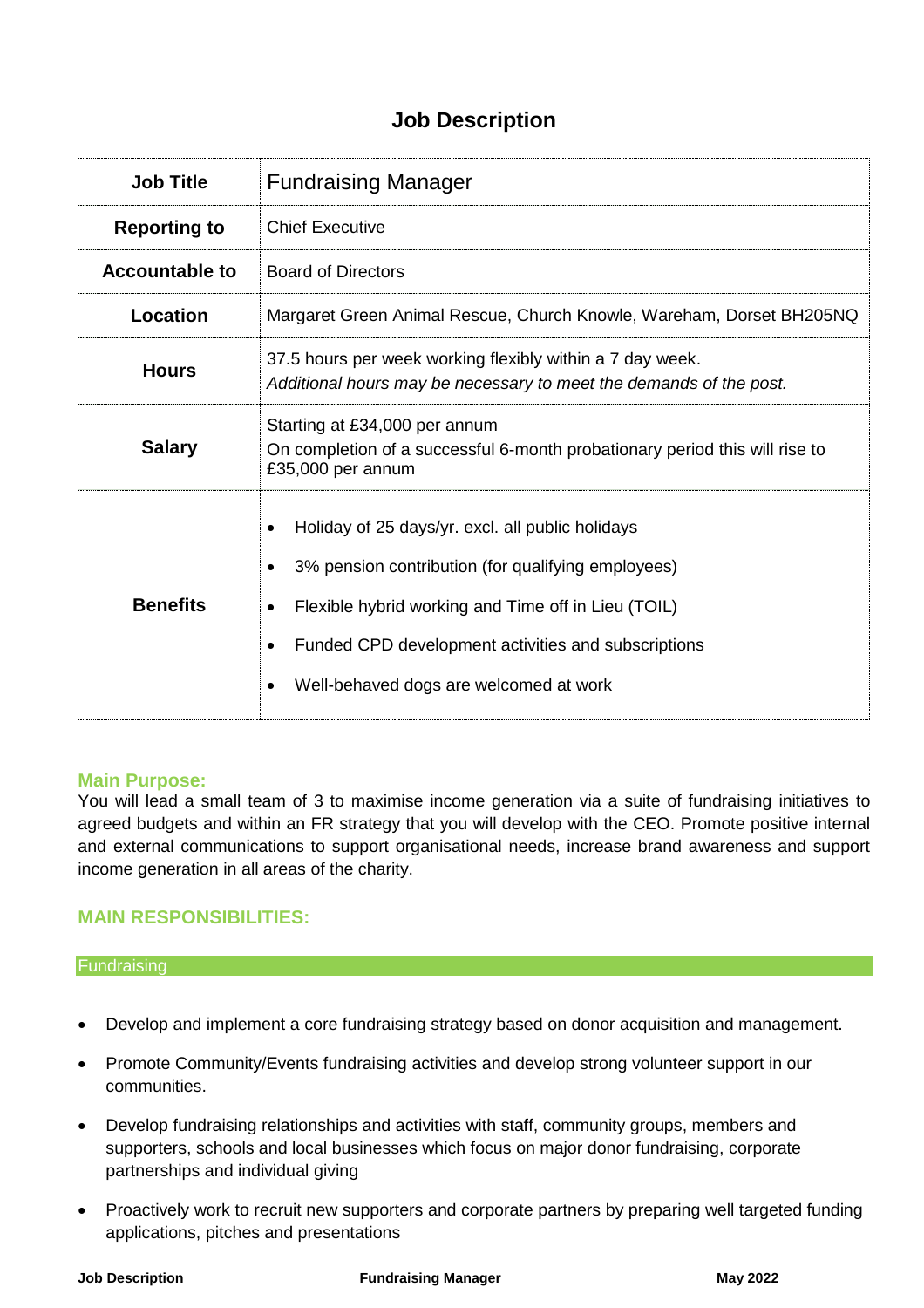- Promote the take up of Gift Aid on all donations
- Develop effective, creative and inspiring marketing materials to support fundraising events, campaigns and initiatives within agreed budgets
- Keep abreast of all fundraising and marketing trends within the sector, including regular competitor analysis
- Manage the organisation's events including booking venues, target mailings, booking delegates, arranging catering etc.
- Ensure effective monitoring and evaluation of all activities in line with organisational and stakeholder requirements.
- Innovate use of online fundraising platforms
- Develop a legacy marketing plan and subsequent pledger/legacy reporting

#### Internal Communications

- Lead on brand across the charity taking ownership of the design, development and improvement of internal communications to support key messages, events and activities
- Build strong working relationships with the senior management team and colleagues to ensure that organisational news and updates are communicated effectively, and to enable the co-ordination of key events in FR and MARCOMs calendars.
- Develop a range of communication channels over digital, print and other platforms to ensure that information is communicated consistently to all stakeholders.
- Ensure regular internal communications are delivered to keep employees and volunteers informed, engaged and inspired.
- Establish good working relationships with volunteer groups and CSR clients.

### External Communications

- Develop and implement communications which raise the profile and brand awareness of MGAR to positively influence key stakeholders and audiences
- Manage all digital platforms, to include the publishing of creative and original website and social media content that emphasises our mission, vision and values
- Raise awareness of MGAR in the community and identify promotional activities for the organisation through advertising and other initiatives.
- With support from Operational Mangers / CEO, produce and circulate timely and accurate press release content as necessary
- Develop and implement a series of supporter journeys to ensure supporters are welcomed, retained and developed through time